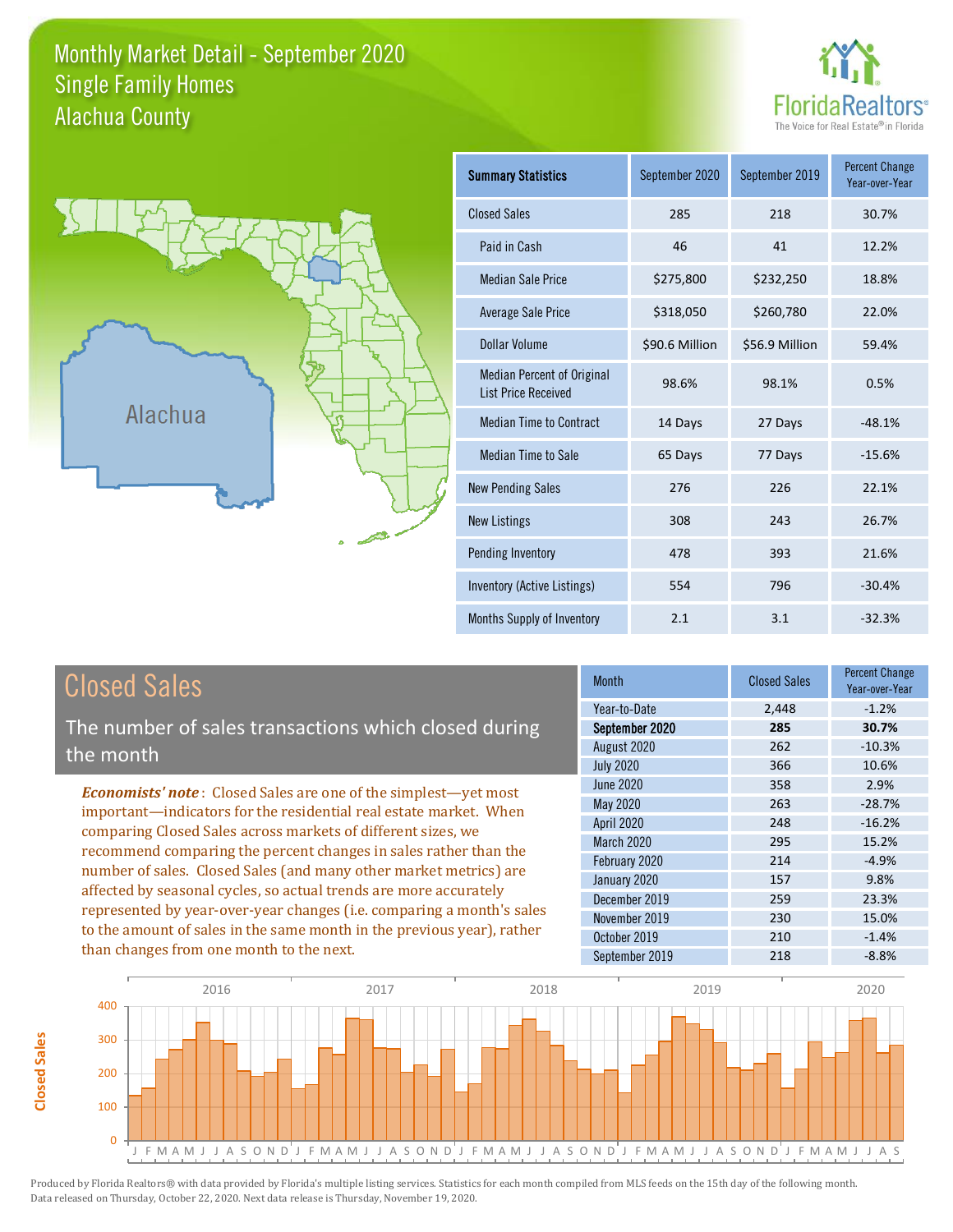

#### *Economists' note:* Closed Sales are one of the simplest—yet most important—indicators for the residential real estate market. When comparing Closed Sales across markets of different sizes, we recommend comparing the percent changes in sales rather than the number of sales. Closed Sales (and many other market metrics) are affected by seasonal cycles, so actual trends are more accurately represented by year-over-year changes (i.e. comparing a month's sales to the amount of sales in the same month in the previous year), rather than changes from one month to the next. \$1,000,000 or more 6 500.0% \$250,000 - \$299,999 43 2.4% \$300,000 - \$399,999 73 128.1% \$400,000 - \$599,999 26 62.5% \$600,000 - \$999,999 14 133.3% \$150,000 - \$199,999 35 -12.5% \$200,000 - \$249,999 66 37.5%  $$100,000 - $149,999$  14  $-44.0\%$ Sale Price Closed Sales Percent Change Year-over-Year Less than \$50,000 1 1 0.0% \$50,000 - \$99,999 7 0.0% 80 ■September 2019 ■September 2020 70 80 Closed Sales by Sale Price The number of sales transactions which closed during the month



# Median Time to Contract by Sale Price The median number of days between the listing date and contract date for all Closed Sales during the month

*Economists' note* : Like Time to Sale, Time to Contract is a measure of the length of the home selling process calculated for sales which closed during the month. The difference is that Time to Contract measures the number of days between the initial listing of a property and the signing of the contract which eventually led to the closing of the sale. When the gap between Median Time to Contract and Median Time to Sale grows, it is usually a sign of longer closing times and/or declining numbers of cash sales.

| <b>Sale Price</b>     | Median Time to<br>Contract | <b>Percent Change</b><br>Year-over-Year |
|-----------------------|----------------------------|-----------------------------------------|
| Less than \$50,000    | 1 Day                      | $-99.4%$                                |
| $$50,000 - $99,999$   | 9 Days                     | $-71.9%$                                |
| $$100,000 - $149,999$ | 5 Days                     | $-73.7%$                                |
| $$150,000 - $199,999$ | 7 Days                     | $-50.0%$                                |
| \$200,000 - \$249,999 | 8 Days                     | $-71.4%$                                |
| \$250,000 - \$299,999 | 14 Days                    | $-44.0%$                                |
| \$300,000 - \$399,999 | 32 Days                    | $-54.3%$                                |
| \$400,000 - \$599,999 | 27 Days                    | $-28.9%$                                |
| \$600,000 - \$999,999 | 108 Days                   | $-31.6%$                                |
| \$1,000,000 or more   | 4 Days                     | N/A                                     |

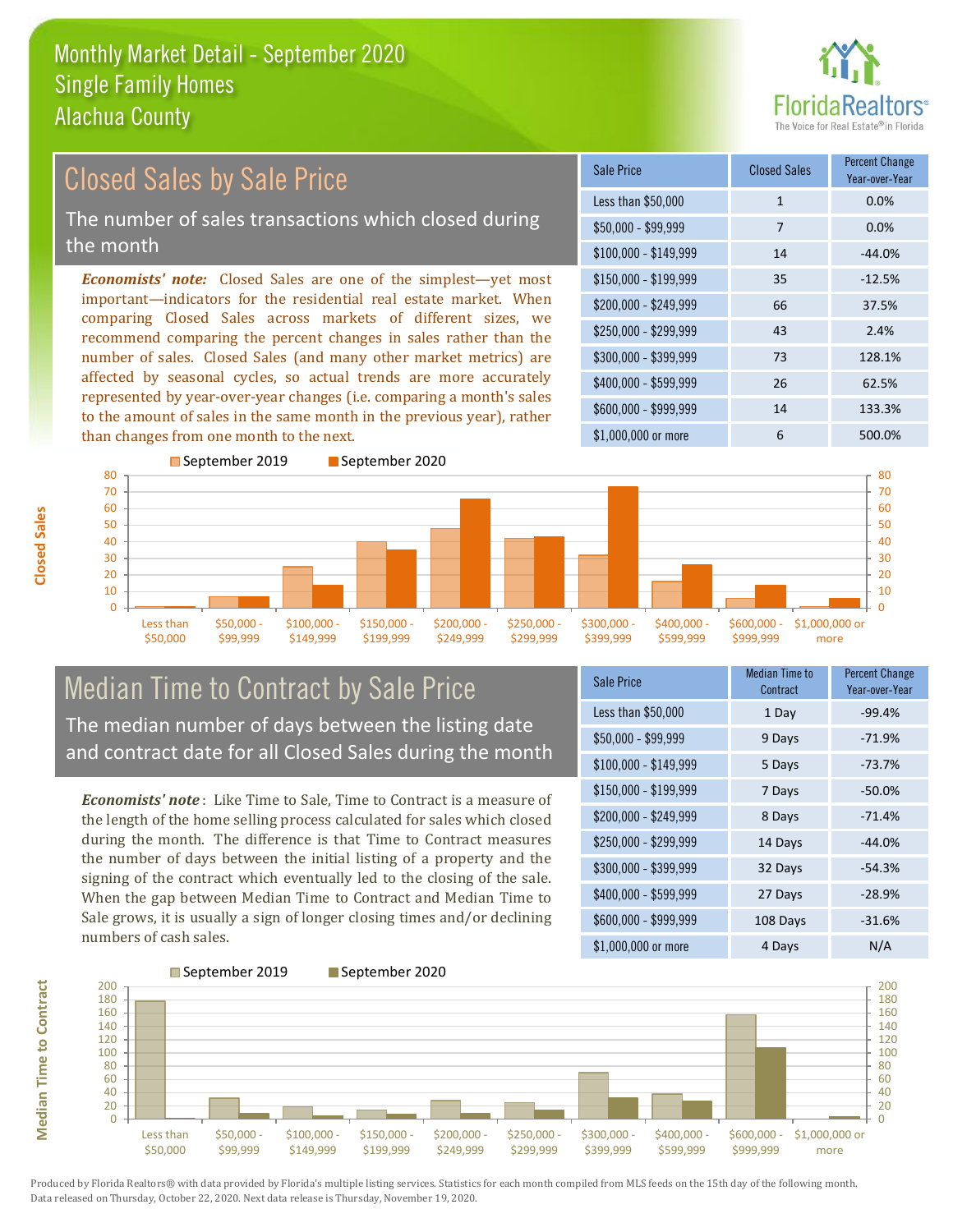

#### New Listings by Initial Listing Price The number of properties put onto the market during the month

*Economists' note:* New Listings tend to rise in delayed response to increasing prices, so they are often seen as a lagging indicator of market health. As prices rise, potential sellers raise their estimations of value—and in the most recent cycle, rising prices have freed up many potential sellers who were previously underwater on their mortgages. Note that in our calculations, we take care to not include properties that were recently taken off the market and quickly relisted, since these are not really *new* listings.

| <b>Initial Listing Price</b> | <b>New Listings</b> | <b>Percent Change</b><br>Year-over-Year |
|------------------------------|---------------------|-----------------------------------------|
| Less than \$50,000           | $\Omega$            | $-100.0%$                               |
| \$50,000 - \$99,999          | 8                   | $-46.7%$                                |
| $$100,000 - $149,999$        | 21                  | $-22.2%$                                |
| $$150,000 - $199,999$        | 46                  | 21.1%                                   |
| \$200,000 - \$249,999        | 51                  | 41.7%                                   |
| \$250,000 - \$299,999        | 62                  | 82.4%                                   |
| \$300,000 - \$399,999        | 71                  | 51.1%                                   |
| \$400,000 - \$599,999        | 28                  | 16.7%                                   |
| \$600,000 - \$999,999        | 16                  | 33.3%                                   |
| \$1,000,000 or more          | 5                   | 66.7%                                   |



# Inventory by Current Listing Price The number of property listings active at the end of the month

*Economists' note* : There are a number of ways to define and calculate Inventory. Our method is to simply count the number of active listings on the last day of the month, and hold this number to compare with the same month the following year. Inventory rises when New Listings are outpacing the number of listings that go off-market (regardless of whether they actually sell). Likewise, it falls when New Listings aren't keeping up with the rate at which homes are going off-market.

| <b>Current Listing Price</b> | Inventory | <b>Percent Change</b><br>Year-over-Year |
|------------------------------|-----------|-----------------------------------------|
| Less than \$50,000           | $\Omega$  | $-100.0%$                               |
| $$50,000 - $99,999$          | 18        | $-30.8%$                                |
| $$100,000 - $149,999$        | 27        | $-49.1%$                                |
| $$150,000 - $199,999$        | 52        | $-38.8%$                                |
| \$200,000 - \$249,999        | 56        | $-40.4%$                                |
| \$250,000 - \$299,999        | 83        | $-29.1%$                                |
| \$300,000 - \$399,999        | 163       | $-7.9%$                                 |
| $$400,000 - $599,999$        | 83        | $-40.7%$                                |
| \$600,000 - \$999,999        | 47        | $-39.0%$                                |
| \$1,000,000 or more          | 25        | 31.6%                                   |



Produced by Florida Realtors® with data provided by Florida's multiple listing services. Statistics for each month compiled from MLS feeds on the 15th day of the following month. Data released on Thursday, October 22, 2020. Next data release is Thursday, November 19, 2020.

**Inventory**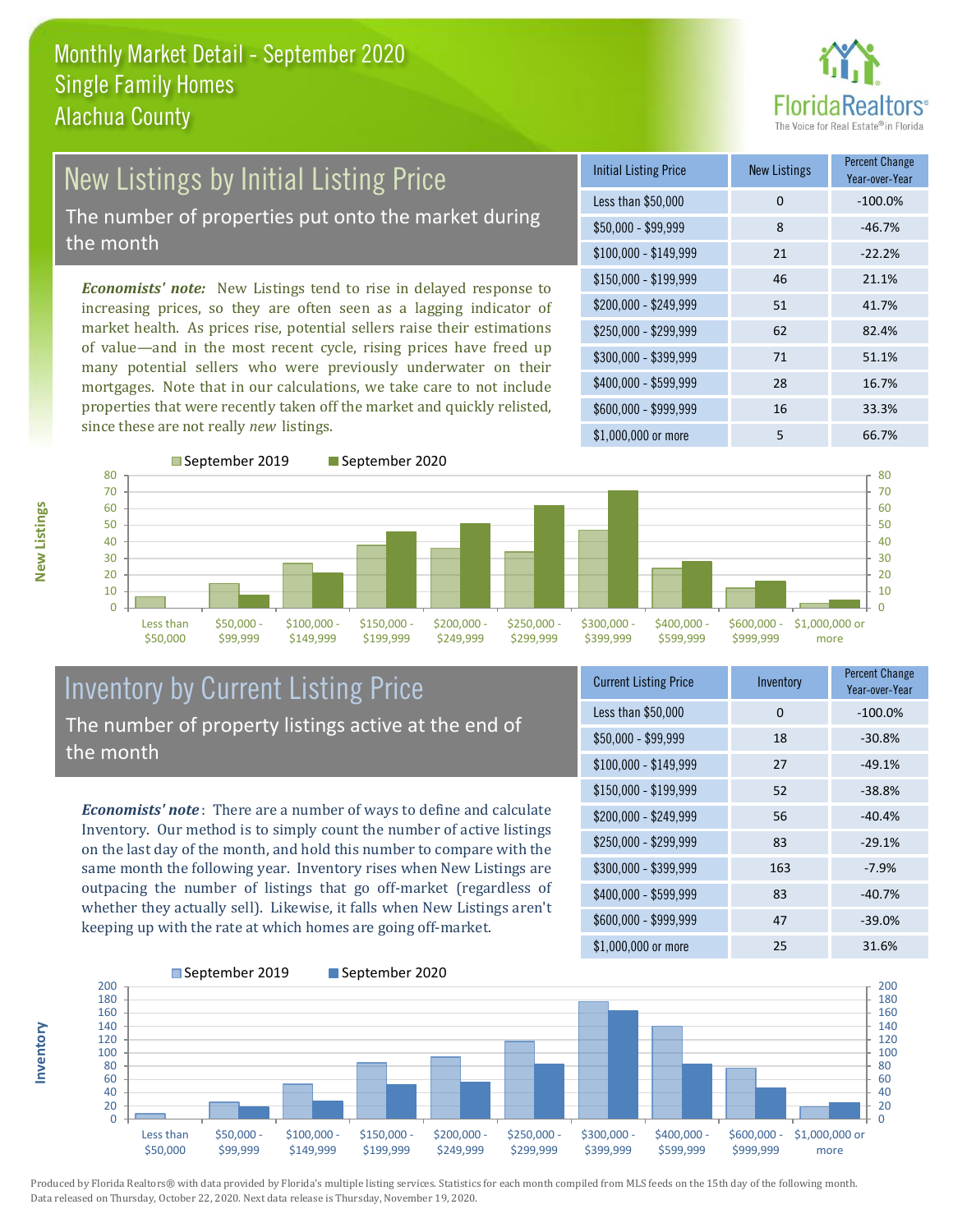#### Monthly Distressed Market - September 2020 Alachua County Single Family Homes



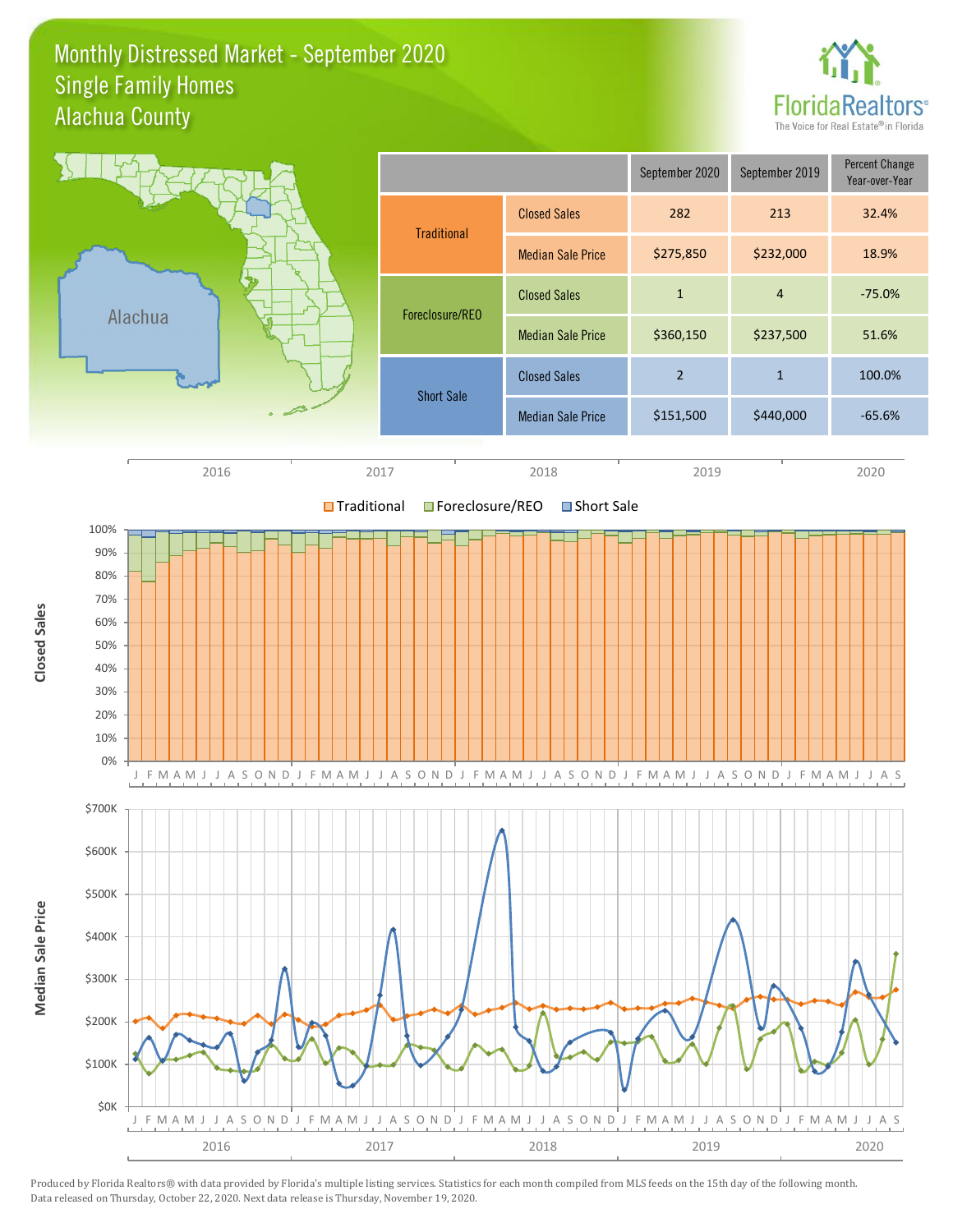Monthly Market Detail - September 2020 Alachua County Townhouses and Condos





| <b>Summary Statistics</b>                                       | September 2020 | September 2019 | <b>Percent Change</b><br>Year-over-Year |
|-----------------------------------------------------------------|----------------|----------------|-----------------------------------------|
| <b>Closed Sales</b>                                             | 56             | 50             | 12.0%                                   |
| Paid in Cash                                                    | 27             | 26             | 3.8%                                    |
| <b>Median Sale Price</b>                                        | \$135,000      | \$133,250      | 1.3%                                    |
| <b>Average Sale Price</b>                                       | \$149,759      | \$139,075      | 7.7%                                    |
| Dollar Volume                                                   | \$8.4 Million  | \$7.0 Million  | 20.6%                                   |
| <b>Median Percent of Original</b><br><b>List Price Received</b> | 97.2%          | 97.1%          | 0.1%                                    |
| <b>Median Time to Contract</b>                                  | 14 Days        | 21 Days        | $-33.3%$                                |
| <b>Median Time to Sale</b>                                      | 58 Days        | 52 Days        | 11.5%                                   |
| <b>New Pending Sales</b>                                        | 76             | 50             | 52.0%                                   |
| <b>New Listings</b>                                             | 80             | 61             | 31.1%                                   |
| <b>Pending Inventory</b>                                        | 98             | 66             | 48.5%                                   |
| <b>Inventory (Active Listings)</b>                              | 171            | 110            | 55.5%                                   |
| <b>Months Supply of Inventory</b>                               | 2.6            | 1.5            | 73.3%                                   |

The number of sales transactions which closed during the month

*Economists' note* : Closed Sales are one of the simplest—yet most important—indicators for the residential real estate market. When comparing Closed Sales across markets of different sizes, we recommend comparing the percent changes in sales rather than the number of sales. Closed Sales (and many other market metrics) are affected by seasonal cycles, so actual trends are more accurately represented by year-over-year changes (i.e. comparing a month's sales to the amount of sales in the same month in the previous year), rather than changes from one month to the next.

| <b>Month</b>      | <b>Closed Sales</b> | <b>Percent Change</b><br>Year-over-Year |
|-------------------|---------------------|-----------------------------------------|
| Year-to-Date      | 627                 | $-9.9%$                                 |
| September 2020    | 56                  | 12.0%                                   |
| August 2020       | 82                  | $-13.7%$                                |
| <b>July 2020</b>  | 85                  | $-4.5%$                                 |
| <b>June 2020</b>  | 94                  | $-4.1%$                                 |
| <b>May 2020</b>   | 61                  | $-41.3%$                                |
| <b>April 2020</b> | 56                  | $-39.8%$                                |
| <b>March 2020</b> | 87                  | 27.9%                                   |
| February 2020     | 57                  | $-1.7%$                                 |
| January 2020      | 49                  | 19.5%                                   |
| December 2019     | 61                  | 13.0%                                   |
| November 2019     | 39                  | $-17.0%$                                |
| October 2019      | 48                  | $-17.2%$                                |
| September 2019    | 50                  | 0.0%                                    |

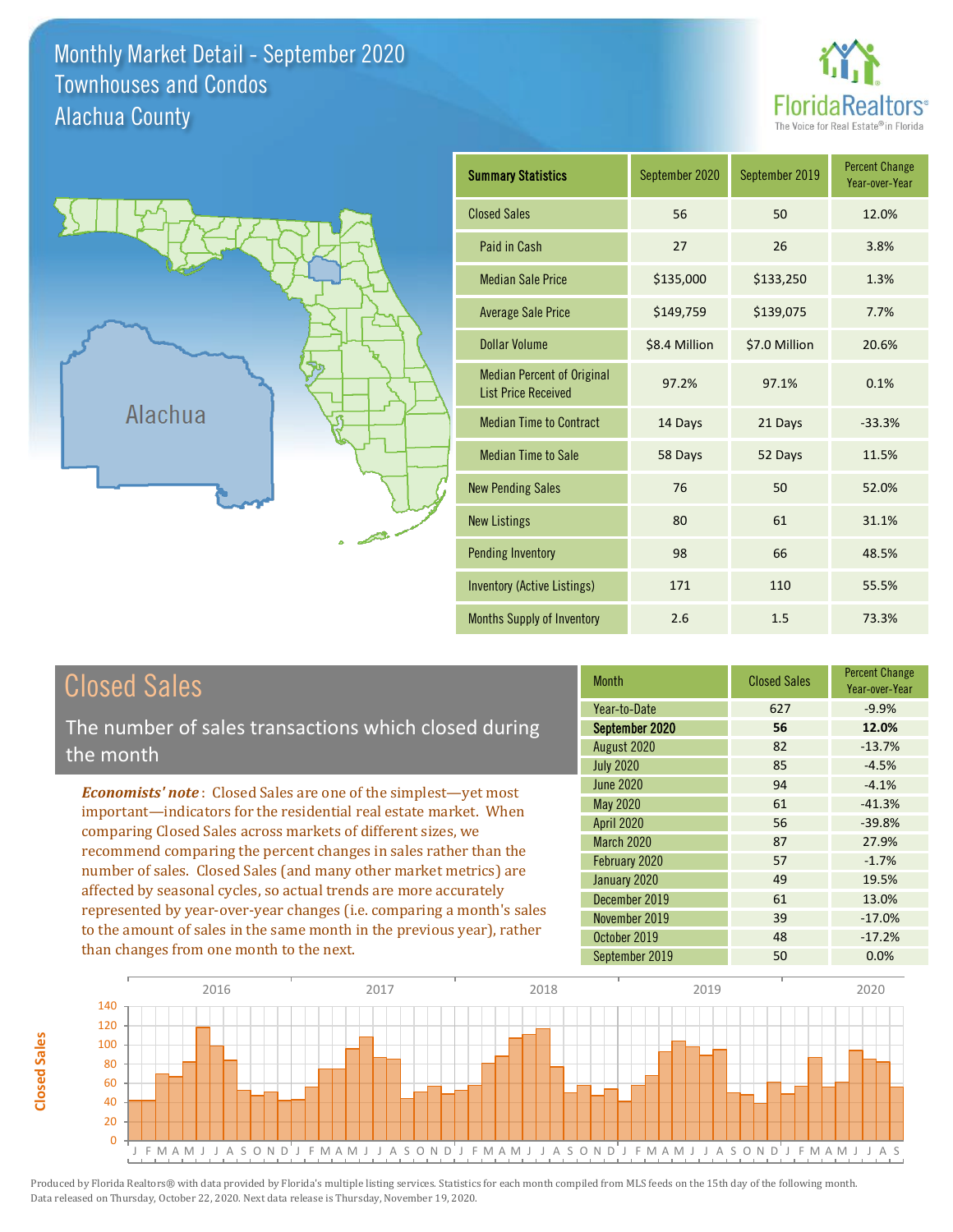than changes from one month to the next.



#### *Economists' note:* Closed Sales are one of the simplest—yet most important—indicators for the residential real estate market. When comparing Closed Sales across markets of different sizes, we recommend comparing the percent changes in sales rather than the number of sales. Closed Sales (and many other market metrics) are affected by seasonal cycles, so actual trends are more accurately represented by year-over-year changes (i.e. comparing a month's sales to the amount of sales in the same month in the previous year), rather \$250,000 - \$299,999 3 50.0% \$300,000 - \$399,999 1 0.0%  $$400,000 - $599,999$  0 N/A \$600,000 - \$999,999 1 1 N/A \$150,000 - \$199,999 12 100.0% \$200,000 - \$249,999 3 -25.0%  $$100,000 - $149,999$  23 -8.0% Sale Price Closed Sales Percent Change Year-over-Year Less than \$50,000 1 1 0.0%  $$50,000 - $99,999$  12 9.1% Closed Sales by Sale Price The number of sales transactions which closed during the month



# Median Time to Contract by Sale Price The median number of days between the listing date and contract date for all Closed Sales during the month

*Economists' note* : Like Time to Sale, Time to Contract is a measure of the length of the home selling process calculated for sales which closed during the month. The difference is that Time to Contract measures the number of days between the initial listing of a property and the signing of the contract which eventually led to the closing of the sale. When the gap between Median Time to Contract and Median Time to Sale grows, it is usually a sign of longer closing times and/or declining numbers of cash sales.

| <b>Sale Price</b>     | <b>Median Time to</b><br>Contract | <b>Percent Change</b><br>Year-over-Year |
|-----------------------|-----------------------------------|-----------------------------------------|
| Less than \$50,000    | 35 Days                           | 1066.7%                                 |
| $$50,000 - $99,999$   | 7 Days                            | $-78.1%$                                |
| $$100,000 - $149,999$ | 14 Days                           | $-26.3%$                                |
| $$150,000 - $199,999$ | 24 Days                           | $-22.6%$                                |
| \$200,000 - \$249,999 | 12 Days                           | $-36.8%$                                |
| \$250,000 - \$299,999 | 60 Days                           | $-22.1%$                                |
| \$300,000 - \$399,999 | 5 Days                            | 400.0%                                  |
| \$400,000 - \$599,999 | (No Sales)                        | N/A                                     |
| \$600,000 - \$999,999 | 43 Days                           | N/A                                     |
| \$1,000,000 or more   | (No Sales)                        | N/A                                     |

\$1,000,000 or more 0 0 N/A

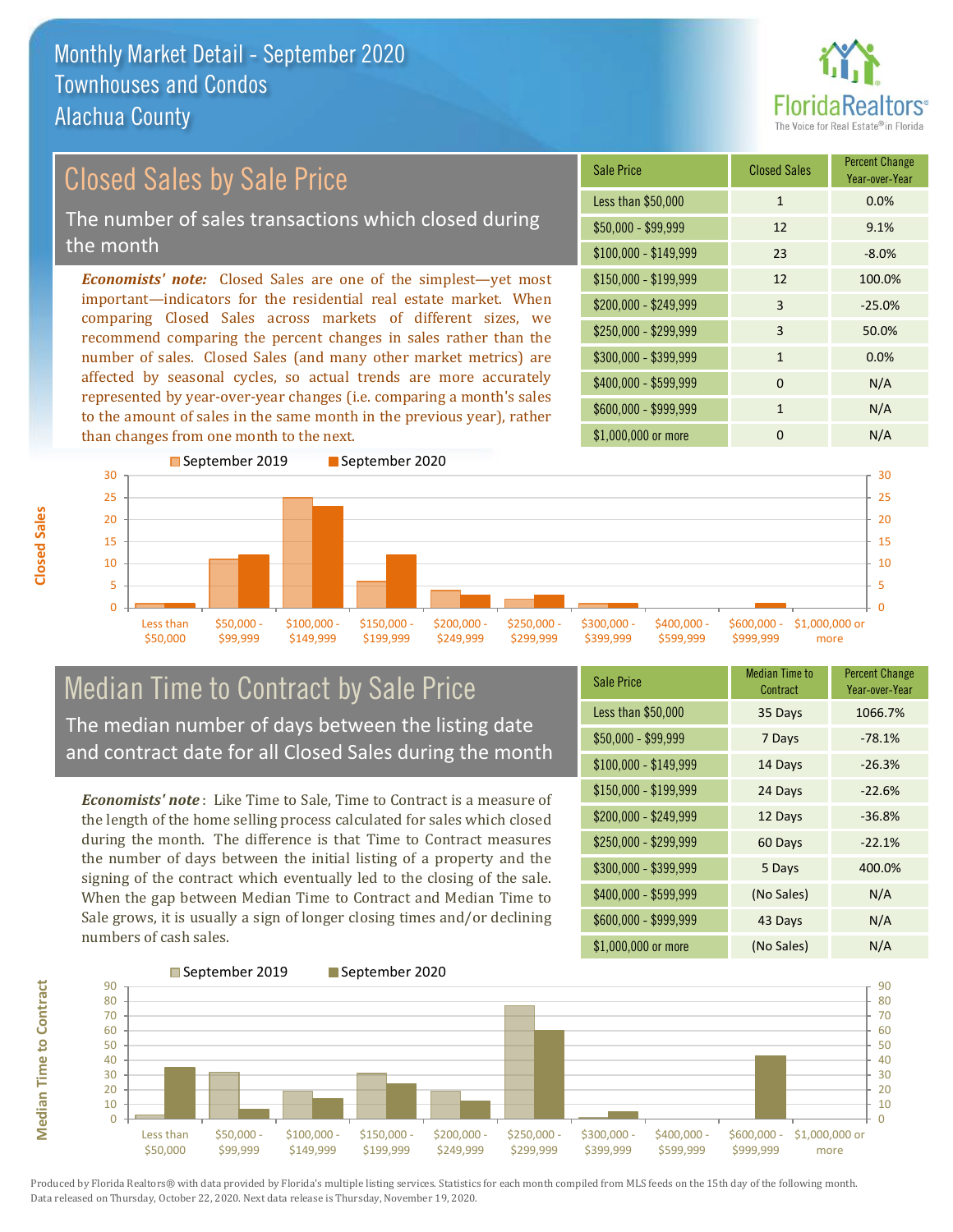

# New Listings by Initial Listing Price

The number of properties put onto the market during the month

*Economists' note:* New Listings tend to rise in delayed response to increasing prices, so they are often seen as a lagging indicator of market health. As prices rise, potential sellers raise their estimations of value—and in the most recent cycle, rising prices have freed up many potential sellers who were previously underwater on their mortgages. Note that in our calculations, we take care to not include properties that were recently taken off the market and quickly relisted, since these are not really *new* listings.

| <b>Initial Listing Price</b> | <b>New Listings</b> | <b>Percent Change</b><br>Year-over-Year |
|------------------------------|---------------------|-----------------------------------------|
| Less than \$50,000           | $\Omega$            | $-100.0%$                               |
| $$50,000 - $99,999$          | 20                  | 5.3%                                    |
| \$100,000 - \$149,999        | 27                  | 35.0%                                   |
| $$150,000 - $199,999$        | 22                  | 69.2%                                   |
| \$200,000 - \$249,999        | 8                   | 60.0%                                   |
| \$250,000 - \$299,999        | $\overline{2}$      | 100.0%                                  |
| \$300,000 - \$399,999        | $\mathbf{1}$        | 0.0%                                    |
| \$400,000 - \$599,999        | $\Omega$            | N/A                                     |
| \$600,000 - \$999,999        | 0                   | N/A                                     |
| \$1,000,000 or more          | O                   | N/A                                     |



# Inventory by Current Listing Price The number of property listings active at the end of the month

*Economists' note* : There are a number of ways to define and calculate Inventory. Our method is to simply count the number of active listings on the last day of the month, and hold this number to compare with the same month the following year. Inventory rises when New Listings are outpacing the number of listings that go off-market (regardless of whether they actually sell). Likewise, it falls when New Listings aren't keeping up with the rate at which homes are going off-market.

| <b>Current Listing Price</b> | Inventory | <b>Percent Change</b><br>Year-over-Year |
|------------------------------|-----------|-----------------------------------------|
| Less than \$50,000           | $\Omega$  | $-100.0%$                               |
| $$50,000 - $99,999$          | 37        | 12.1%                                   |
| $$100,000 - $149,999$        | 52        | 73.3%                                   |
| $$150,000 - $199,999$        | 33        | 94.1%                                   |
| \$200,000 - \$249,999        | 31        | 138.5%                                  |
| \$250,000 - \$299,999        | 7         | $-22.2%$                                |
| \$300,000 - \$399,999        | 5         | 25.0%                                   |
| \$400,000 - \$599,999        | 4         | 100.0%                                  |
| \$600,000 - \$999,999        | 2         | 100.0%                                  |
| \$1,000,000 or more          | ŋ         | N/A                                     |



Produced by Florida Realtors® with data provided by Florida's multiple listing services. Statistics for each month compiled from MLS feeds on the 15th day of the following month. Data released on Thursday, October 22, 2020. Next data release is Thursday, November 19, 2020.

**Inventory**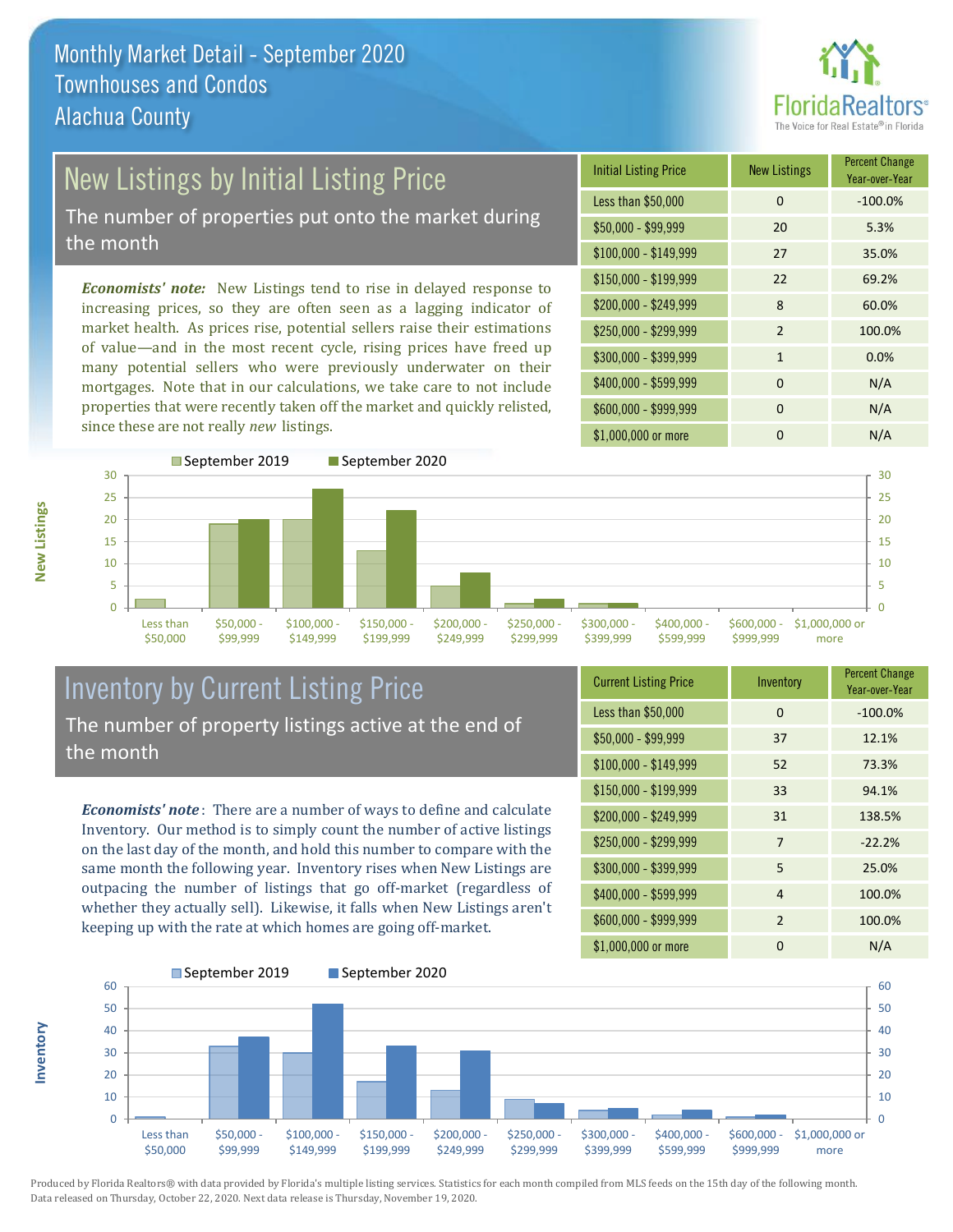#### Monthly Distressed Market - September 2020 Alachua County Townhouses and Condos



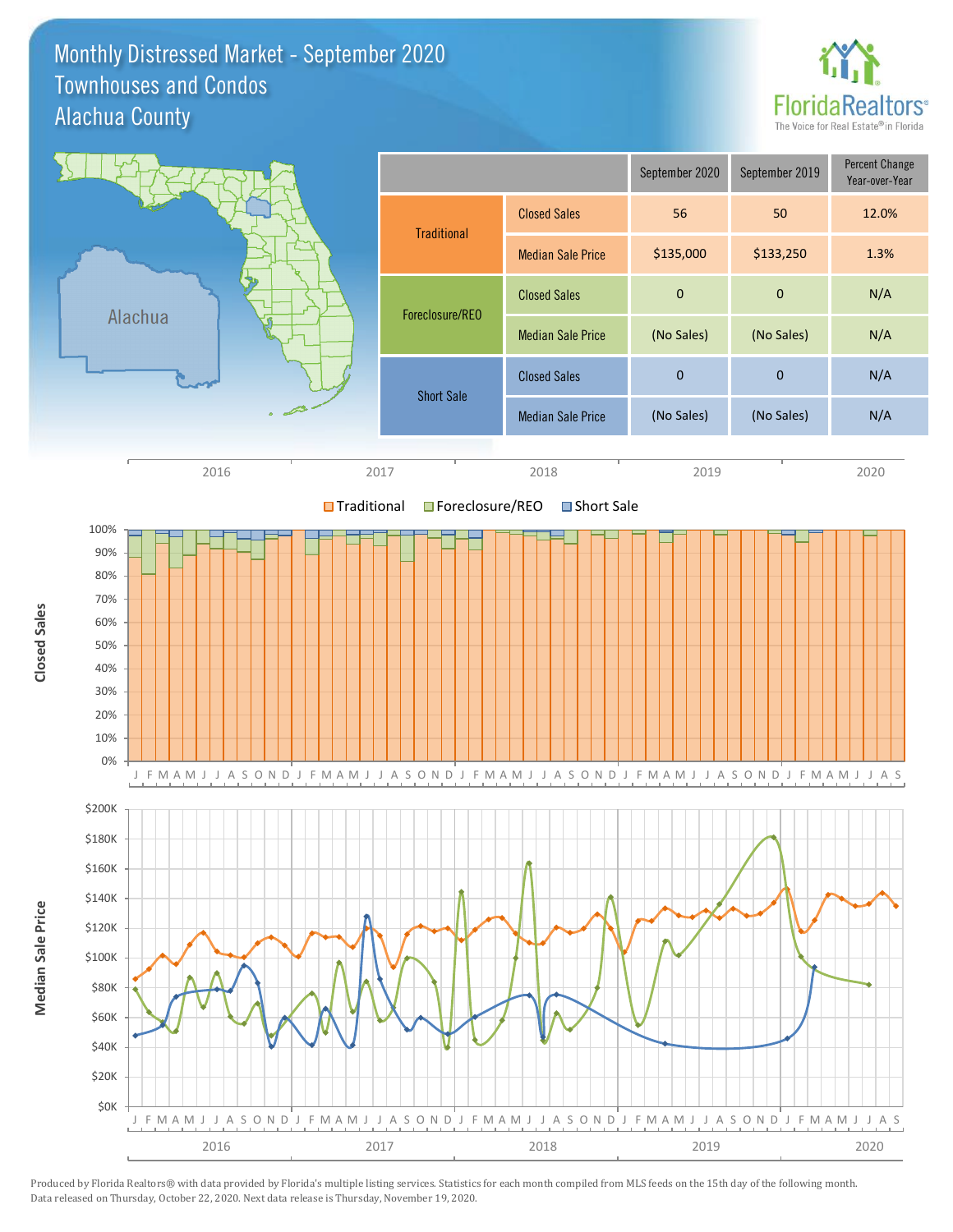### Monthly Market Detail - September 2020 Alachua County Manufactured Homes





**Closed Sales**

**Closed Sales** 

| <b>Summary Statistics</b>                                | September 2020 | September 2019 | <b>Percent Change</b><br>Year-over-Year |
|----------------------------------------------------------|----------------|----------------|-----------------------------------------|
| <b>Closed Sales</b>                                      | 11             | 16             | $-31.3%$                                |
| Paid in Cash                                             | 3              | 9              | $-66.7%$                                |
| <b>Median Sale Price</b>                                 | \$135,450      | \$80,000       | 69.3%                                   |
| <b>Average Sale Price</b>                                | \$141,123      | \$92,627       | 52.4%                                   |
| Dollar Volume                                            | \$1.6 Million  | \$1.5 Million  | 4.7%                                    |
| Median Percent of Original<br><b>List Price Received</b> | 99.1%          | 91.7%          | 8.1%                                    |
| <b>Median Time to Contract</b>                           | 73 Days        | 32 Days        | 128.1%                                  |
| <b>Median Time to Sale</b>                               | 111 Days       | 71 Days        | 56.3%                                   |
| <b>New Pending Sales</b>                                 | 9              | 13             | $-30.8%$                                |
| <b>New Listings</b>                                      | 14             | 13             | 7.7%                                    |
| <b>Pending Inventory</b>                                 | 24             | 20             | 20.0%                                   |
| Inventory (Active Listings)                              | 26             | 50             | $-48.0%$                                |
| Months Supply of Inventory                               | 2.5            | 4.6            | $-45.7%$                                |

| <b>Closed Sales</b>                                                                                                                                                                                                                                                                                                                                 | <b>Month</b>                                  | <b>Closed Sales</b> | <b>Percent Change</b><br>Year-over-Year |
|-----------------------------------------------------------------------------------------------------------------------------------------------------------------------------------------------------------------------------------------------------------------------------------------------------------------------------------------------------|-----------------------------------------------|---------------------|-----------------------------------------|
| The number of sales transactions which closed during                                                                                                                                                                                                                                                                                                | Year-to-Date<br>September 2020<br>August 2020 | 99<br>11<br>14      | $-4.8%$<br>$-31.3%$<br>27.3%            |
| the month                                                                                                                                                                                                                                                                                                                                           | <b>July 2020</b>                              | 15                  | 66.7%                                   |
| <b>Economists' note:</b> Closed Sales are one of the simplest—yet most                                                                                                                                                                                                                                                                              | June 2020                                     | 17                  | 30.8%                                   |
| important—indicators for the residential real estate market. When                                                                                                                                                                                                                                                                                   | May 2020                                      | 11                  | 10.0%                                   |
| comparing Closed Sales across markets of different sizes, we<br>recommend comparing the percent changes in sales rather than the<br>number of sales. Closed Sales (and many other market metrics) are<br>affected by seasonal cycles, so actual trends are more accurately<br>represented by year-over-year changes (i.e. comparing a month's sales | April 2020                                    | 10                  | $-28.6%$                                |
|                                                                                                                                                                                                                                                                                                                                                     | March 2020                                    | 9                   | $-18.2%$                                |
|                                                                                                                                                                                                                                                                                                                                                     | February 2020                                 | $\mathbf{1}$        | $-90.0\%$                               |
|                                                                                                                                                                                                                                                                                                                                                     | January 2020                                  | 11                  | 10.0%                                   |
|                                                                                                                                                                                                                                                                                                                                                     | December 2019                                 | 10                  | 0.0%                                    |
|                                                                                                                                                                                                                                                                                                                                                     | November 2019                                 | 8                   | $-11.1%$                                |
| to the amount of sales in the same month in the previous year), rather                                                                                                                                                                                                                                                                              | October 2019                                  | 10                  | 25.0%                                   |
| than changes from one month to the next.                                                                                                                                                                                                                                                                                                            | September 2019                                | 16                  | 220.0%                                  |

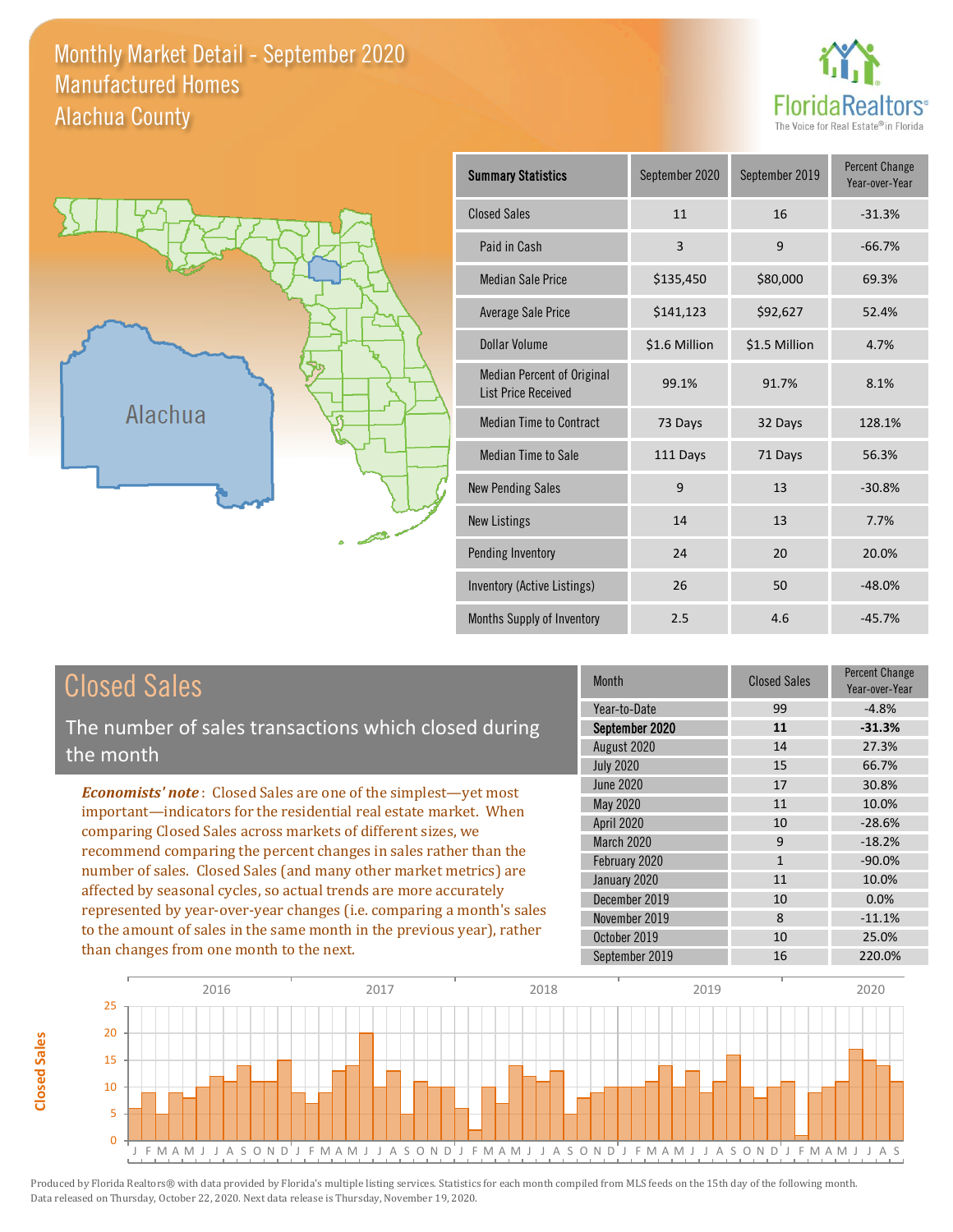

#### *Economists' note:* Closed Sales are one of the simplest—yet most important—indicators for the residential real estate market. When comparing Closed Sales across markets of different sizes, we recommend comparing the percent changes in sales rather than the number of sales. Closed Sales (and many other market metrics) are affected by seasonal cycles, so actual trends are more accurately represented by year-over-year changes (i.e. comparing a month's sales to the amount of sales in the same month in the previous year), rather than changes from one month to the next. \$1,000,000 or more 0 0 N/A \$250,000 - \$299,999 0 0 N/A \$300,000 - \$399,999 0 0 N/A  $$400,000 - $599,999$  0 N/A \$600,000 - \$999,999 0 0 N/A \$150,000 - \$199,999 3 N/A \$200,000 - \$249,999 2 100.0% \$100,000 - \$149,999 3 -25.0% Sale Price Closed Sales Percent Change Year-over-Year Less than \$50,000 0 0 -100.0% \$50,000 - \$99,999 3 -57.1% Closed Sales by Sale Price The number of sales transactions which closed during the month



# Median Time to Contract by Sale Price The median number of days between the listing date and contract date for all Closed Sales during the month

*Economists' note* : Like Time to Sale, Time to Contract is a measure of the length of the home selling process calculated for sales which closed during the month. The difference is that Time to Contract measures the number of days between the initial listing of a property and the signing of the contract which eventually led to the closing of the sale. When the gap between Median Time to Contract and Median Time to Sale grows, it is usually a sign of longer closing times and/or declining numbers of cash sales.

| Sale Price            | Median Time to<br>Contract | <b>Percent Change</b><br>Year-over-Year |
|-----------------------|----------------------------|-----------------------------------------|
| Less than \$50,000    | (No Sales)                 | N/A                                     |
| $$50,000 - $99,999$   | 10 Days                    | $-44.4%$                                |
| $$100,000 - $149,999$ | 129 Days                   | 207.1%                                  |
| \$150,000 - \$199,999 | 110 Days                   | N/A                                     |
| \$200,000 - \$249,999 | 58 Days                    | 5.5%                                    |
| \$250,000 - \$299,999 | (No Sales)                 | N/A                                     |
| \$300,000 - \$399,999 | (No Sales)                 | N/A                                     |
| \$400,000 - \$599,999 | (No Sales)                 | N/A                                     |
| \$600,000 - \$999,999 | (No Sales)                 | N/A                                     |
| \$1,000,000 or more   | (No Sales)                 | N/A                                     |



Produced by Florida Realtors® with data provided by Florida's multiple listing services. Statistics for each month compiled from MLS feeds on the 15th day of the following month. Data released on Thursday, October 22, 2020. Next data release is Thursday, November 19, 2020.

**Median Time to Contract**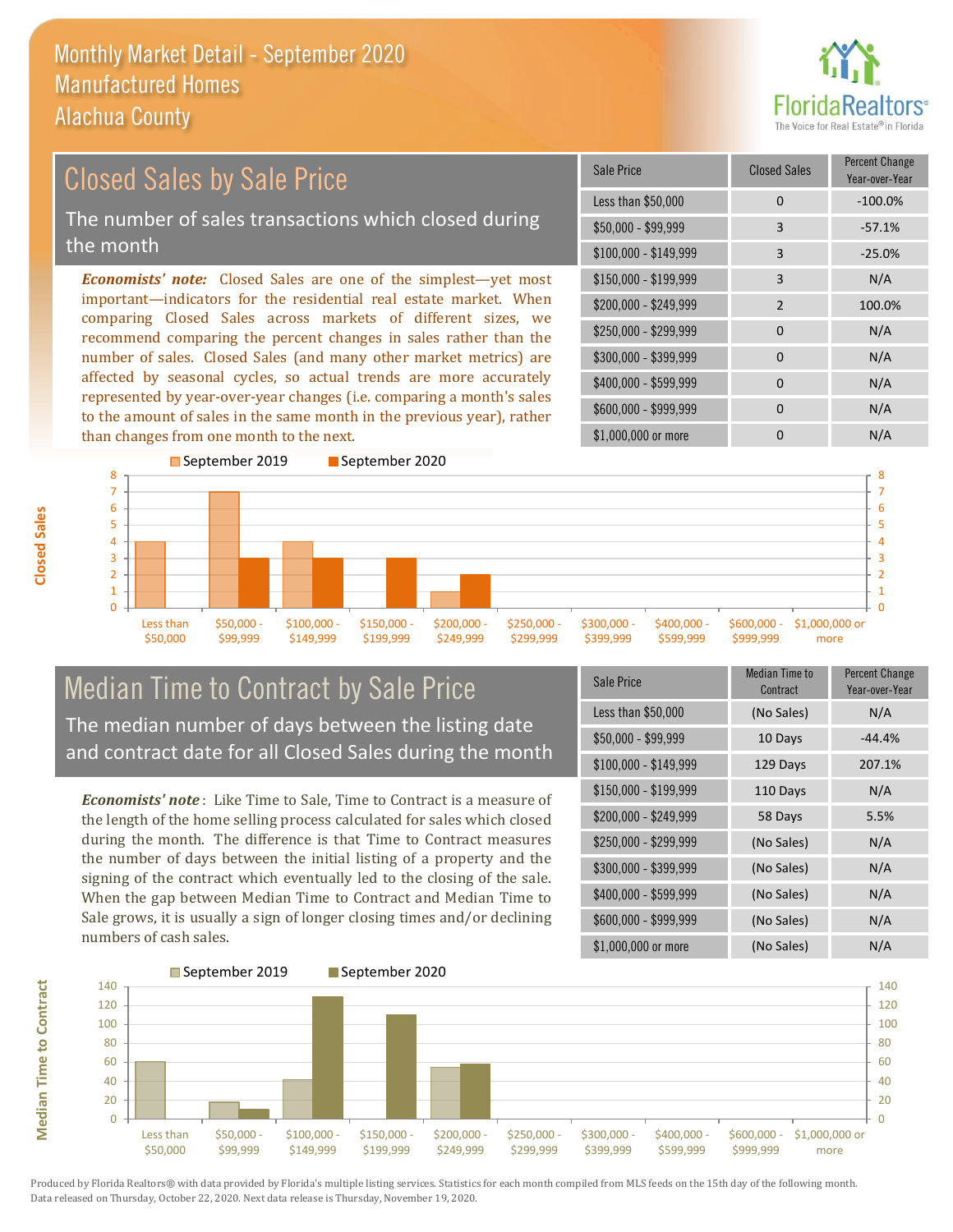

### New Listings by Initial Listing Price The number of properties put onto the market during the month

*Economists' note:* New Listings tend to rise in delayed response to increasing prices, so they are often seen as a lagging indicator of market health. As prices rise, potential sellers raise their estimations of value—and in the most recent cycle, rising prices have freed up many potential sellers who were previously underwater on their mortgages. Note that in our calculations, we take care to not include properties that were recently taken off the market and quickly relisted, since these are not really *new* listings.

| <b>Initial Listing Price</b> | <b>New Listings</b> | <b>Percent Change</b><br>Year-over-Year |
|------------------------------|---------------------|-----------------------------------------|
| Less than \$50,000           | 0                   | N/A                                     |
| \$50,000 - \$99,999          | 3                   | 200.0%                                  |
| $$100,000 - $149,999$        | 5                   | 25.0%                                   |
| \$150,000 - \$199,999        | 3                   | 0.0%                                    |
| \$200,000 - \$249,999        | $\mathbf{1}$        | 0.0%                                    |
| \$250,000 - \$299,999        | 1                   | $-50.0%$                                |
| \$300,000 - \$399,999        | 1                   | N/A                                     |
| \$400,000 - \$599,999        | $\Omega$            | $-100.0%$                               |
| \$600,000 - \$999,999        | $\Omega$            | N/A                                     |
| \$1,000,000 or more          |                     | N/A                                     |



# Inventory by Current Listing Price The number of property listings active at the end of the month

*Economists' note* : There are a number of ways to define and calculate Inventory. Our method is to simply count the number of active listings on the last day of the month, and hold this number to compare with the same month the following year. Inventory rises when New Listings are outpacing the number of listings that go off-market (regardless of whether they actually sell). Likewise, it falls when New Listings aren't keeping up with the rate at which homes are going off-market.

| <b>Current Listing Price</b> | Inventory      | Percent Change<br>Year-over-Year |
|------------------------------|----------------|----------------------------------|
| Less than \$50,000           | 0              | $-100.0%$                        |
| $$50,000 - $99,999$          | 9              | 28.6%                            |
| $$100,000 - $149,999$        | 8              | $-42.9%$                         |
| $$150,000 - $199,999$        | 3              | $-62.5%$                         |
| \$200,000 - \$249,999        | $\overline{2}$ | $-71.4%$                         |
| \$250,000 - \$299,999        | $\mathbf{1}$   | $-66.7%$                         |
| \$300,000 - \$399,999        | $\overline{2}$ | N/A                              |
| \$400,000 - \$599,999        | $\mathbf{1}$   | $-66.7%$                         |
| \$600,000 - \$999,999        | U              | N/A                              |
| \$1,000,000 or more          | n              | N/A                              |



Produced by Florida Realtors® with data provided by Florida's multiple listing services. Statistics for each month compiled from MLS feeds on the 15th day of the following month. Data released on Thursday, October 22, 2020. Next data release is Thursday, November 19, 2020.

**Inventory**